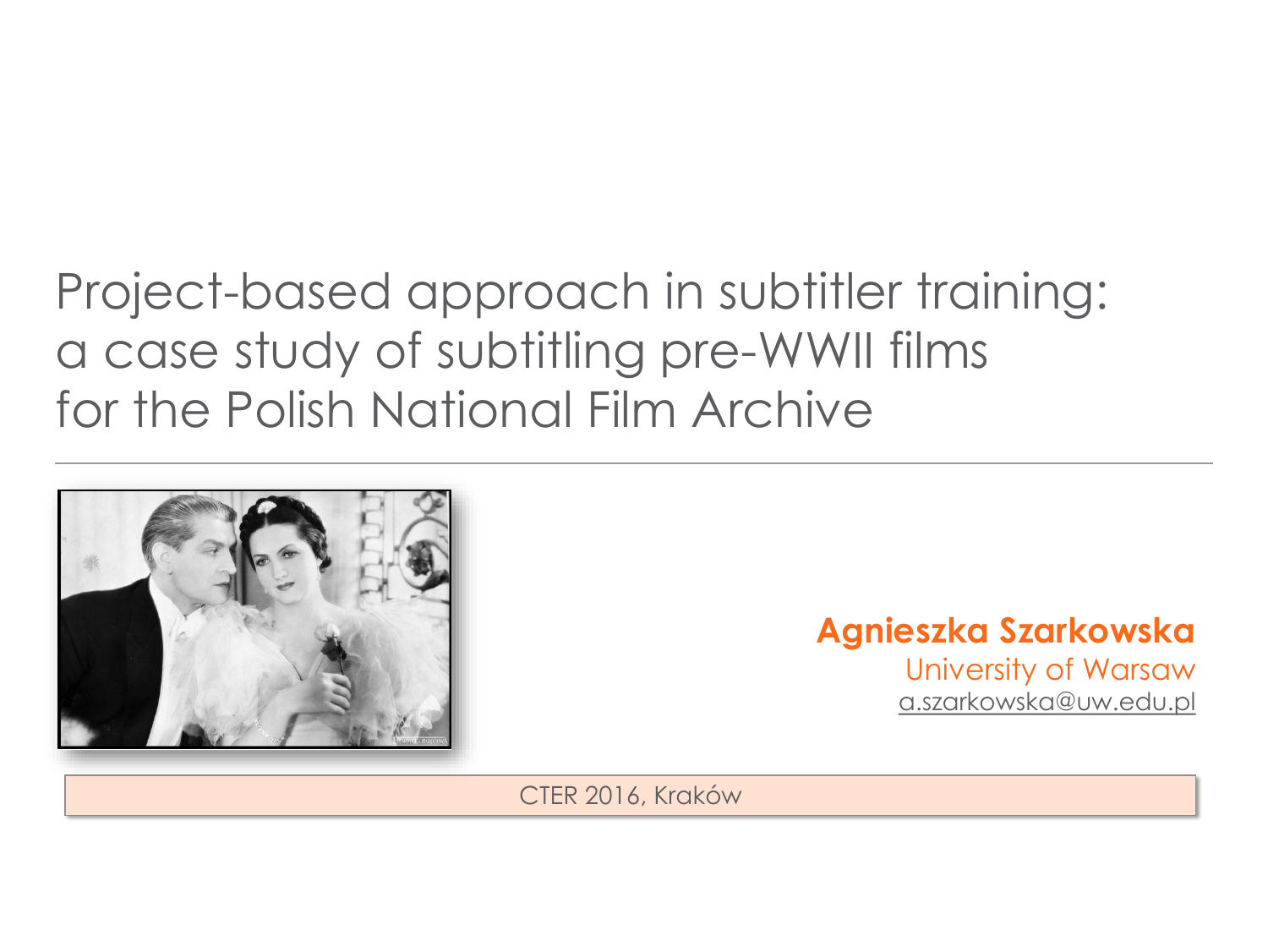#### Project-based translator training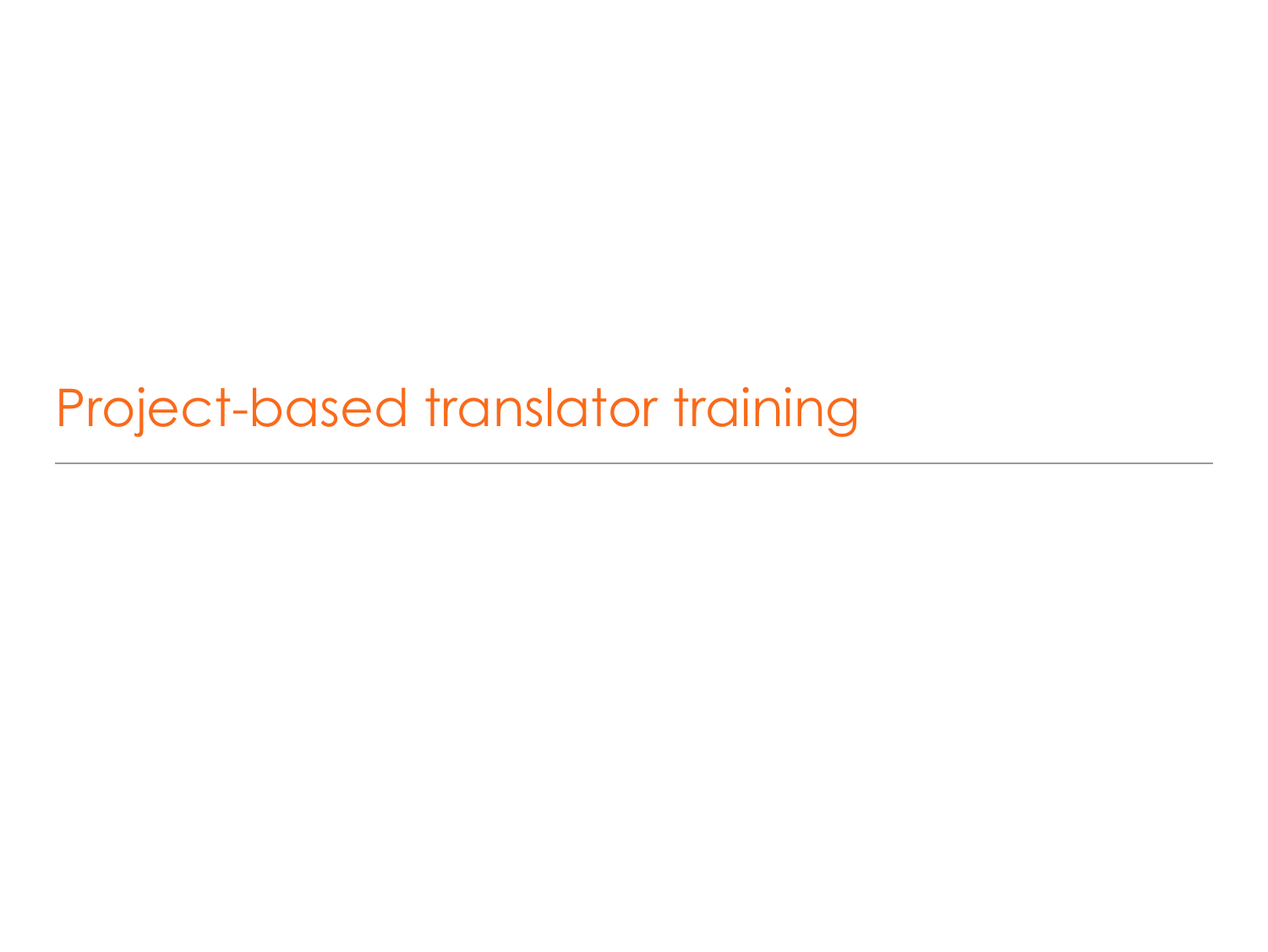#### Project-based translator training

- Empowerment of students in their learning process
	- Constructing their own knowledge
	- Assuming responsibility of their own learning through collaborative work
- Authentic assignments
	- 'the collaborative undertaking of complete translation projects for real clients' (Kiraly 2005)
- **Departure from** 
	- 'Who takes the next sentence' approach to more learner-centred, task-based training
	- Transmissionist view of competence acquisition
- 'Providing students with opportunities to work authentically on the real-world translation market' (Kiraly 2005: 1109)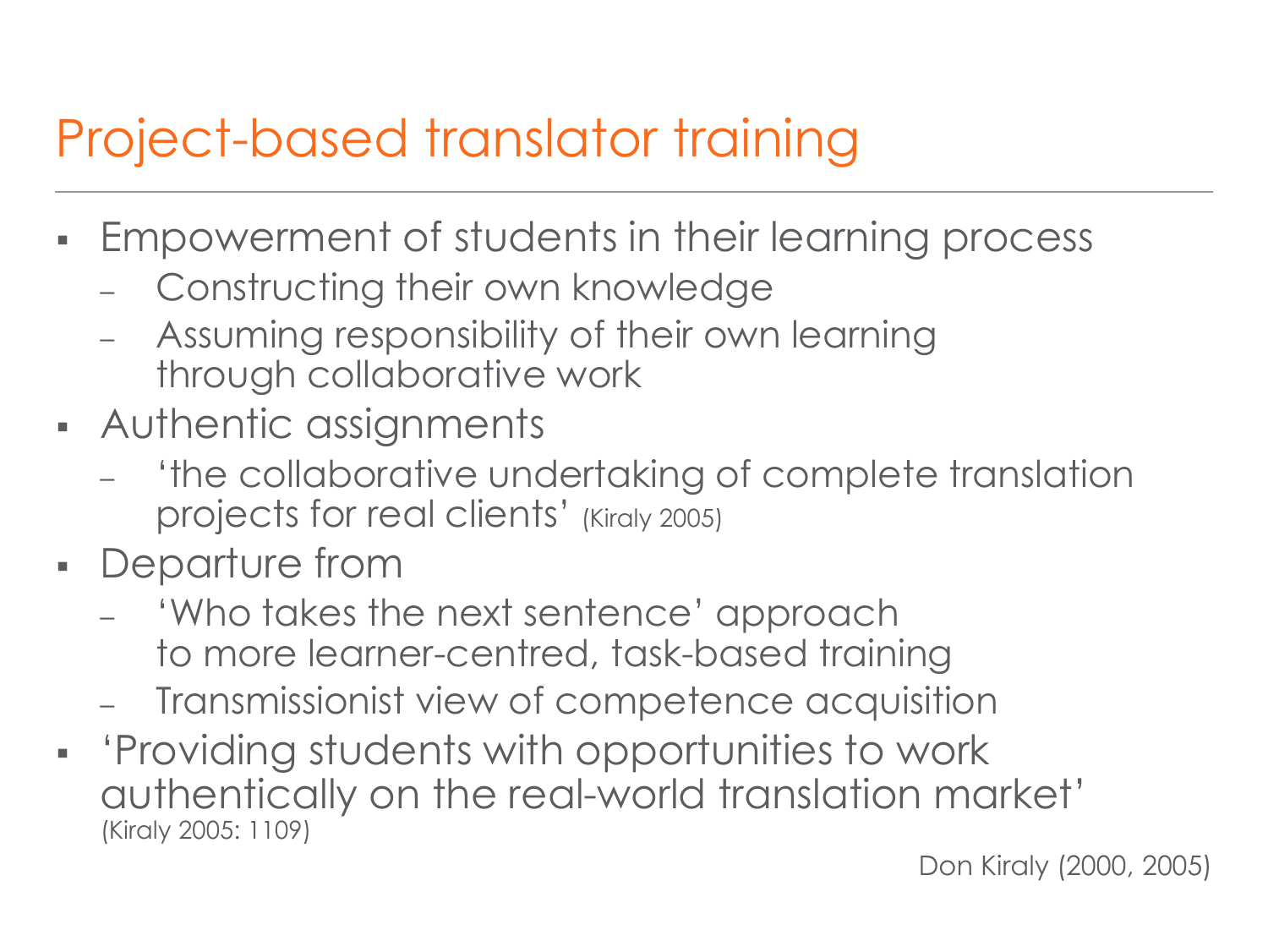## Kiraly – a subtitling project (2005)

- University (a subtitling tutor) was contacted by a small German film production company
- **Translation into English**
- The subtitling tutor taught them 'the mechanics of Subtitle Workshop' in two 90-minute sessions
- Divided the film into chunks to be translated in pairs by 14 students
- Prepare the subtitles, peer-review, full group review
- Completion time: 16 weeks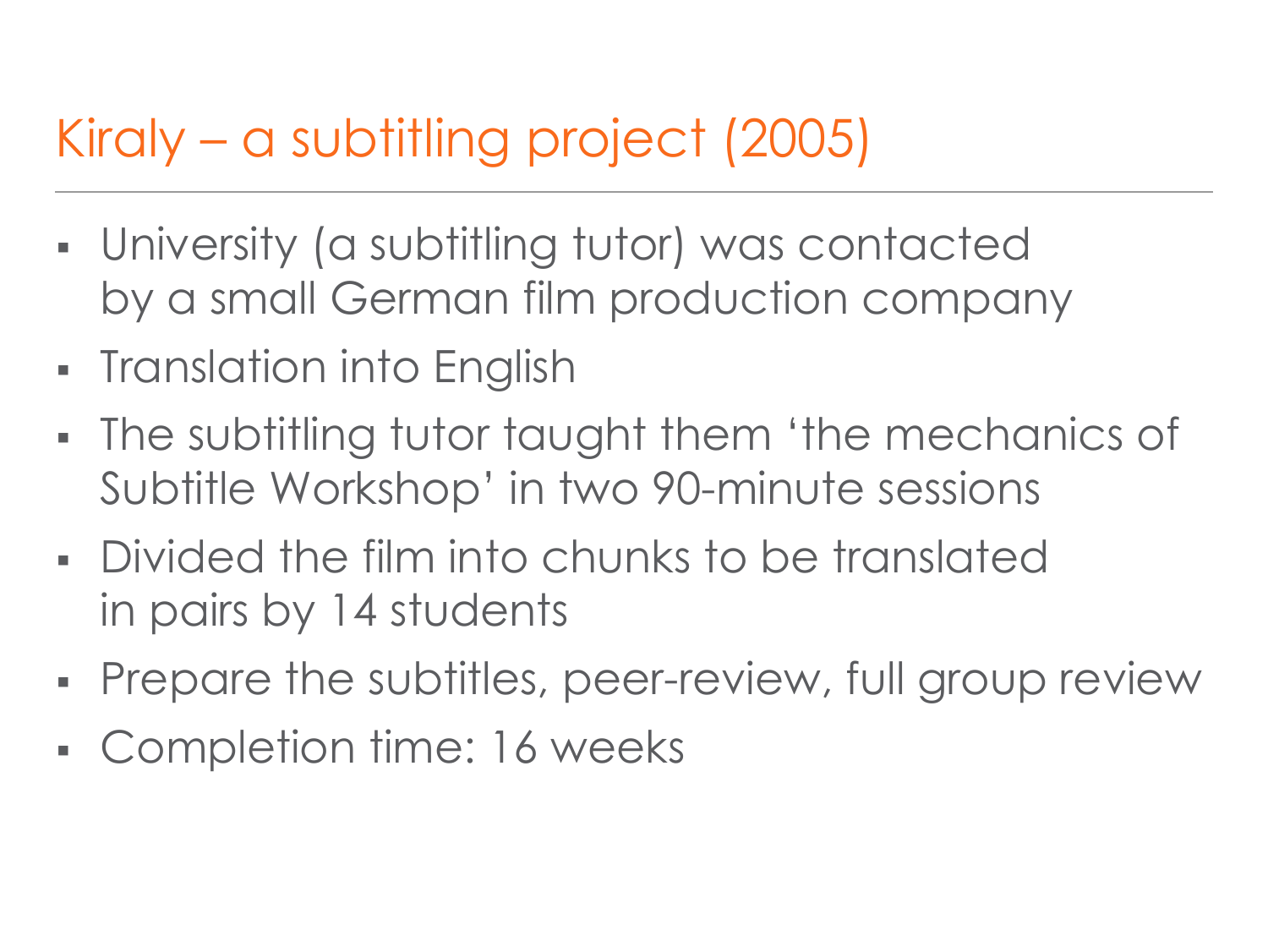## Kiraly (2005)

- *'The project developed a life of its own. It became the group's* raison d'etre*; the need for the teachercentred transmission of knowledge and sticking to a lesson plan evaporated against the backdrop of our real-world responsitibilities: acquiring, creating and applying the knowledge needed to complete our project in a timely and competent manner'*
- *'As a sole native speaker informant in the class, I moved from group to group and provided assistance resolving difficulties involving vocabulary choice, idiomatic usage, stylistic infelicities and the like, and I also provided my constructive criticism as a translator and fellow novice subtitler'*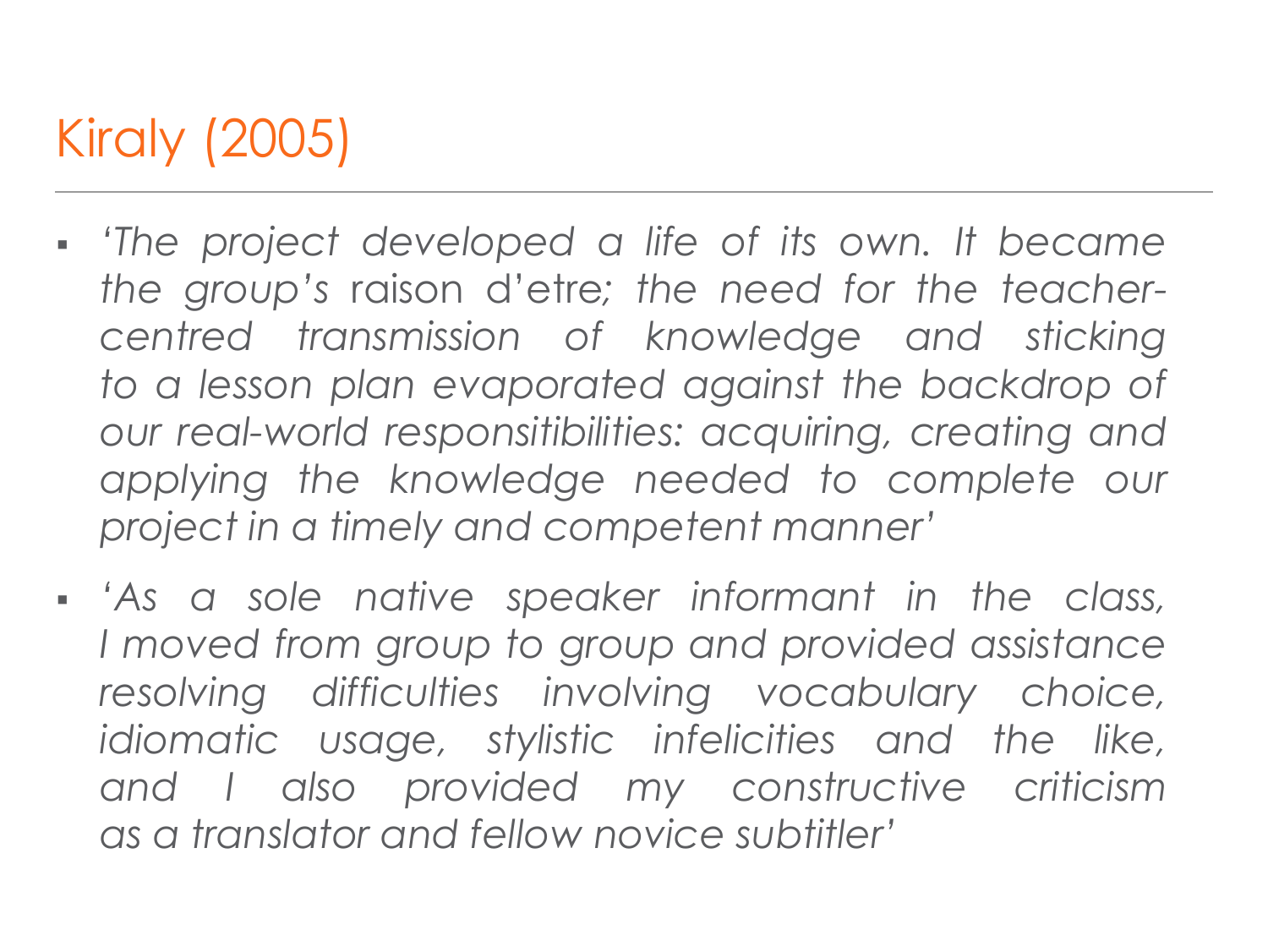### Subtitling pre-WWII films as the final project in a subtitling course at ILS

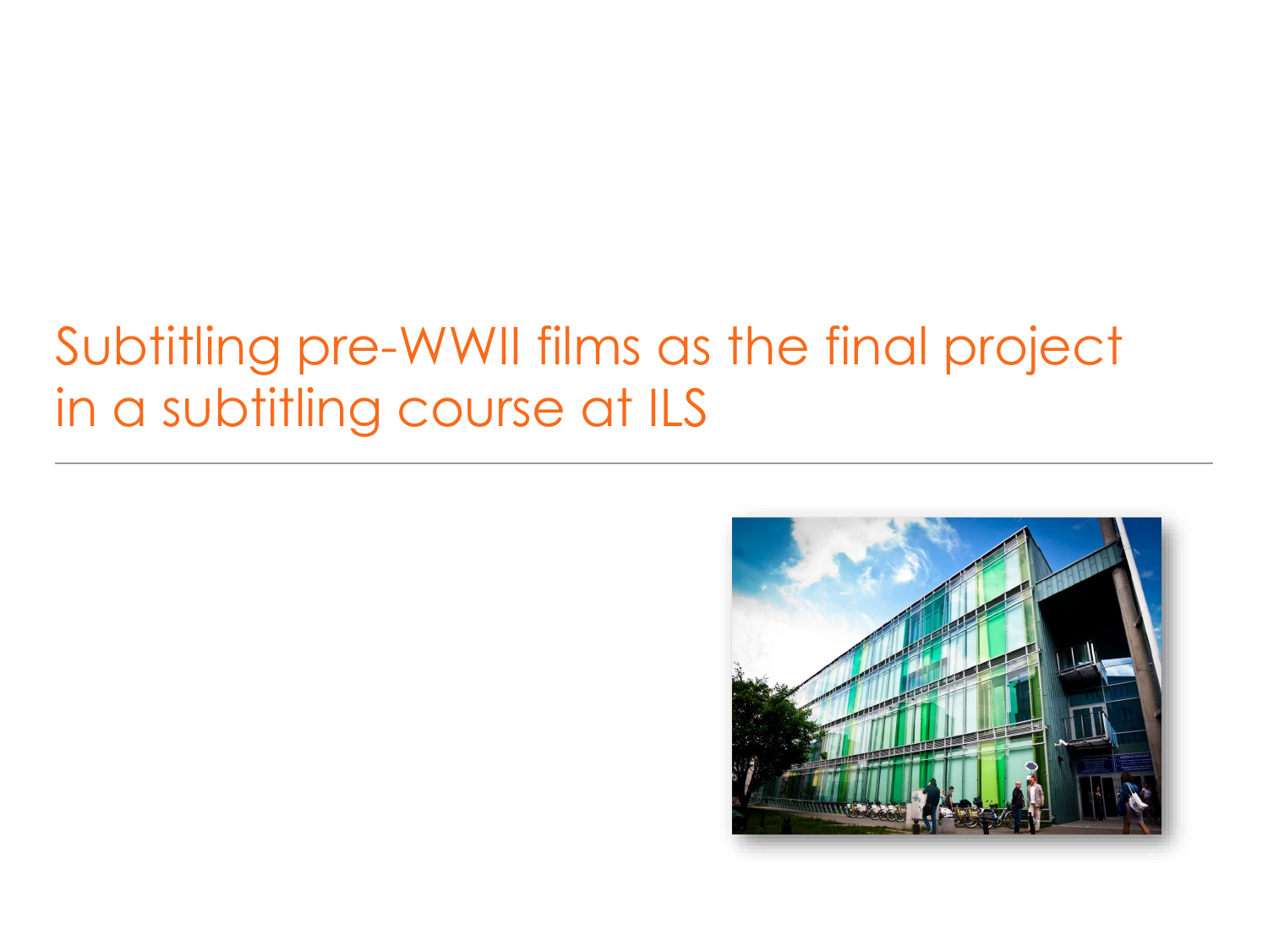## Subtitling course

- 30 hour (15 meetings) face-to-face elective course
- 1st year of the MA programme
- VLE: Moodle platform
- **20 students in the class**
- Languages
	- English B or C
	- Polish mother tongue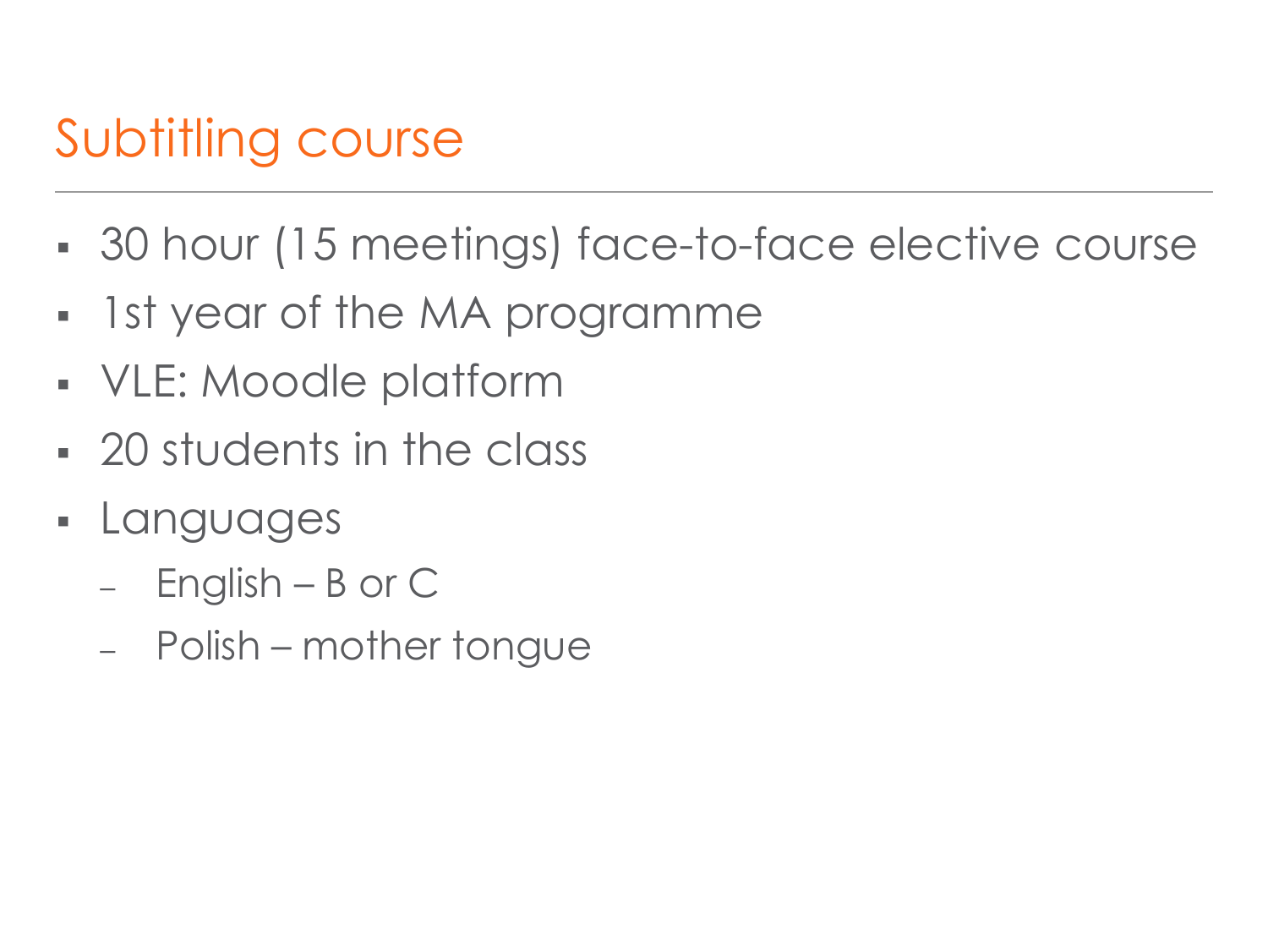## Subtitling infrastructure at ILS

**- Professional subtitling** software EZTitles



- **EZTitles** Full licences in the university labs
- Demo versions at home (up to 25 subtitles)
- Computer lab in the class
- Computer lab for students to work out of the class on home and final assignments



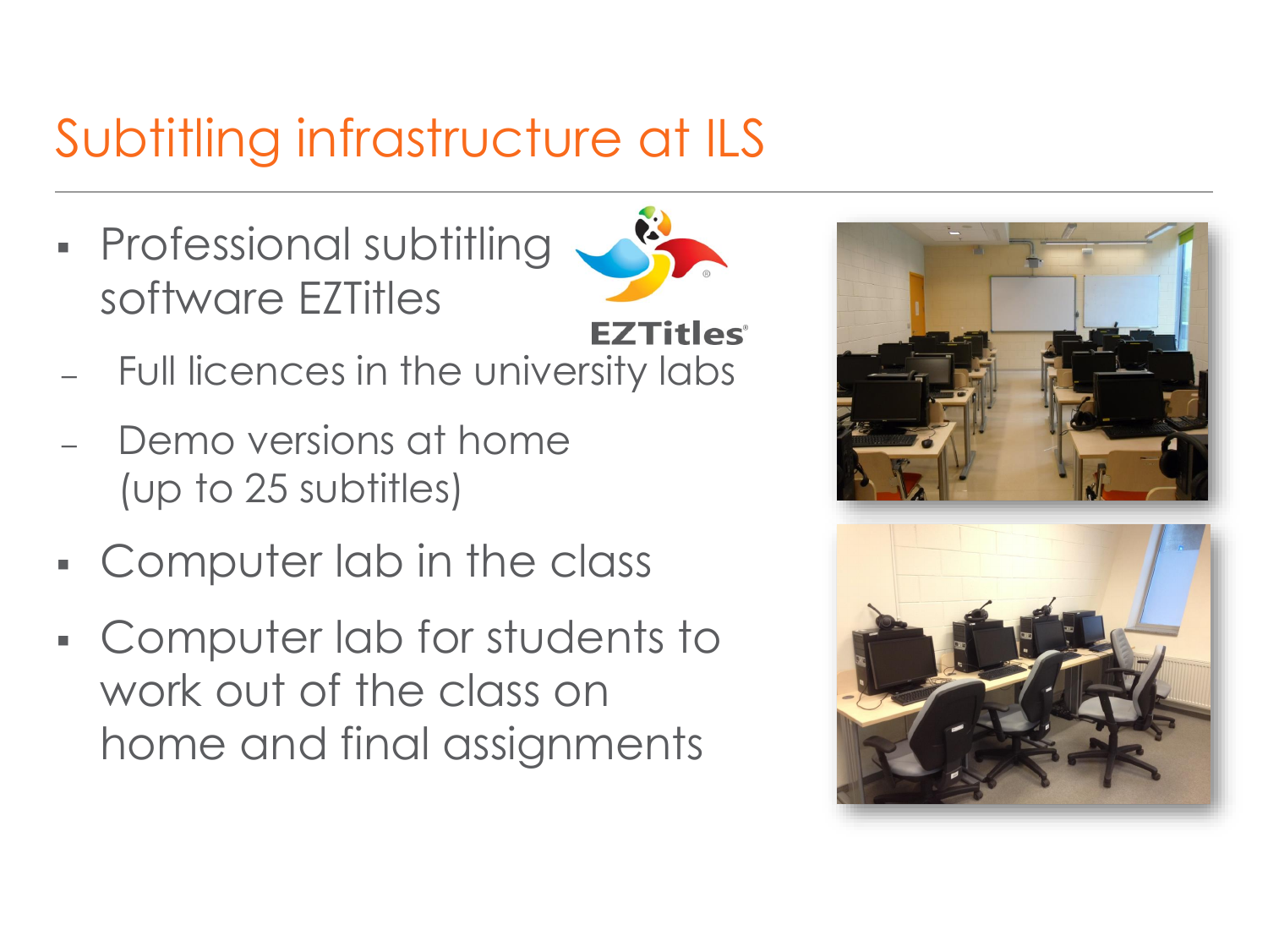

#### **MITROFILM**



PL: Filmoteka Narodowa

Polish National Film Archive

- State cultural institution that aims to protect of the national heritage in cinematography and dissemination of film culture
- NITROFILM PROJECT digitisation and restoration of pre-war feature films (43 films)

<http://www.nitrofilm.pl/strona/lang:en/index.html>

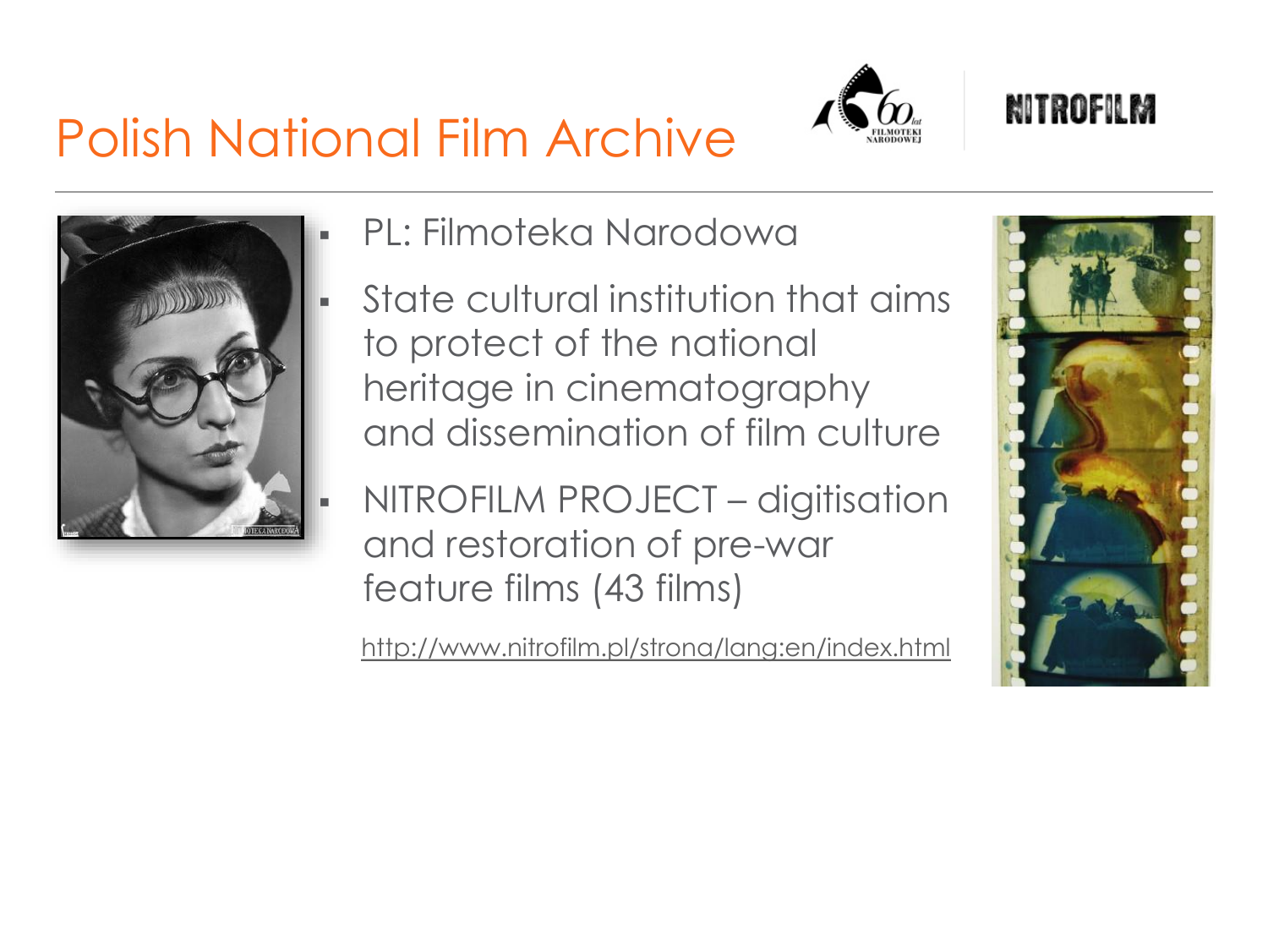





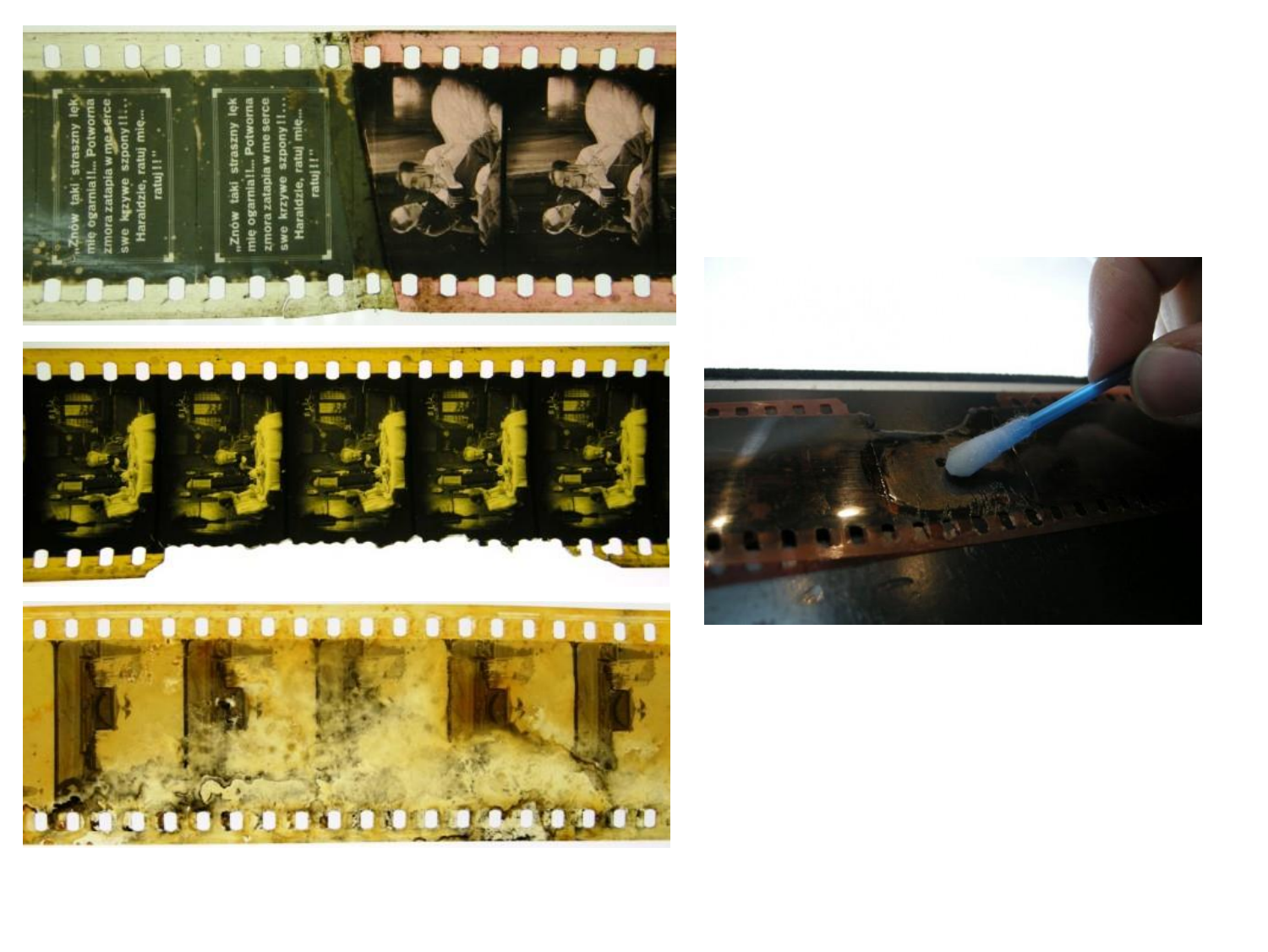

# NITROFILM Konserwacja i digitalizacja przedwojennych filmów fabularnych w Filmotace Narodowej w Warszawie PO.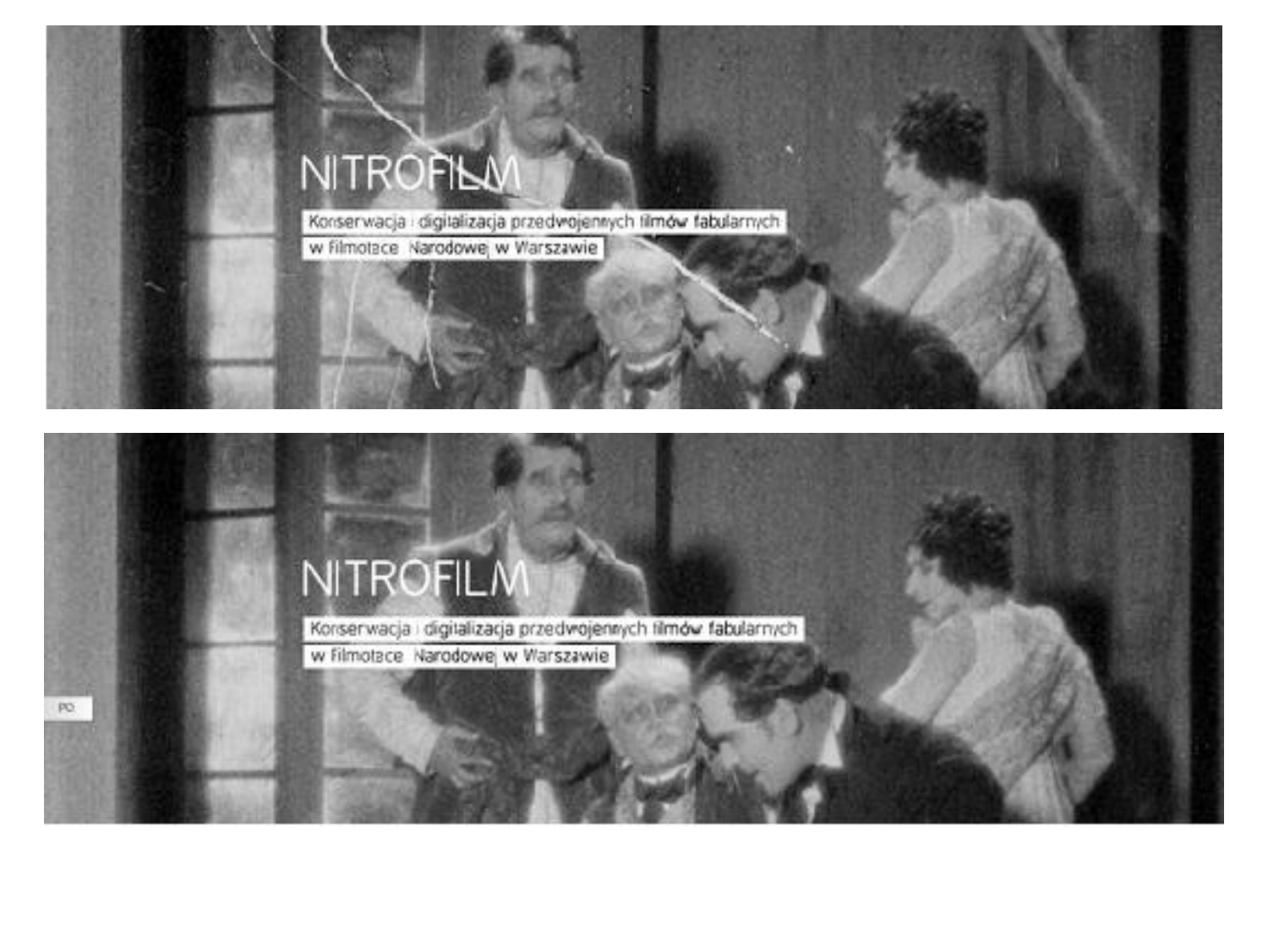### Films subtitled in the project



- *ABC miłości* (1935)
- *Ada, to nie wypada* (1936)
- *Dwie Joasie* (1935)
	- *Dziewczyna szuka miłości*  (1937)
- *Przez łzy do szczęścia* (1939)
- *U kresu drogi* (1939)
- *Ludzie Wisły* (1938)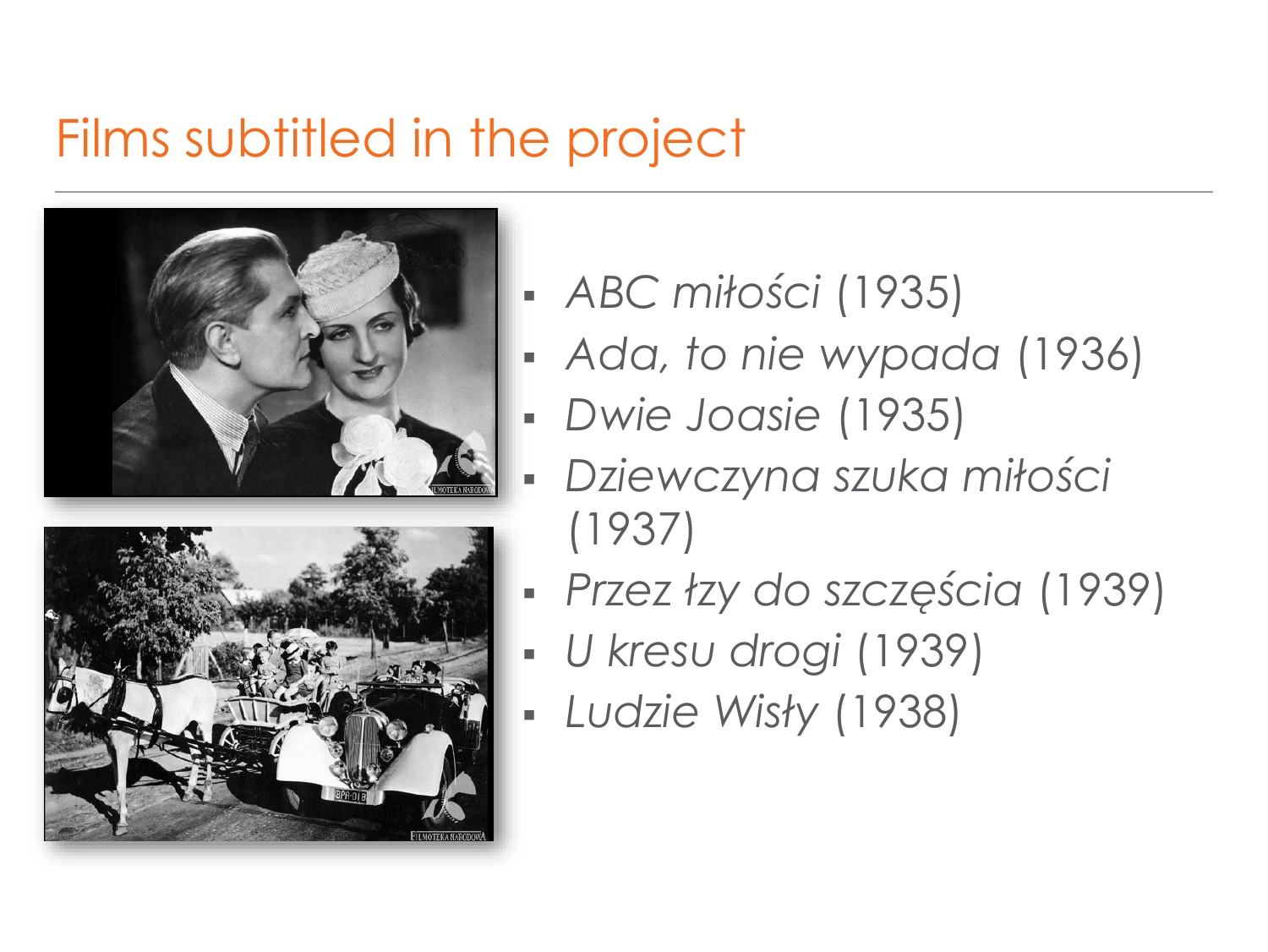#### Course work & the final project

- **Introduction to subtitling**
- Parallel work on the final project and the regular course
- Time frame
	- November students get the films and original scripts
	- mid-January deadline for delivering subtitle files
- Group work
	- Moodle quiz functionality
	- 3 people per group (up to 30 mins per person)
	- Peer review within groups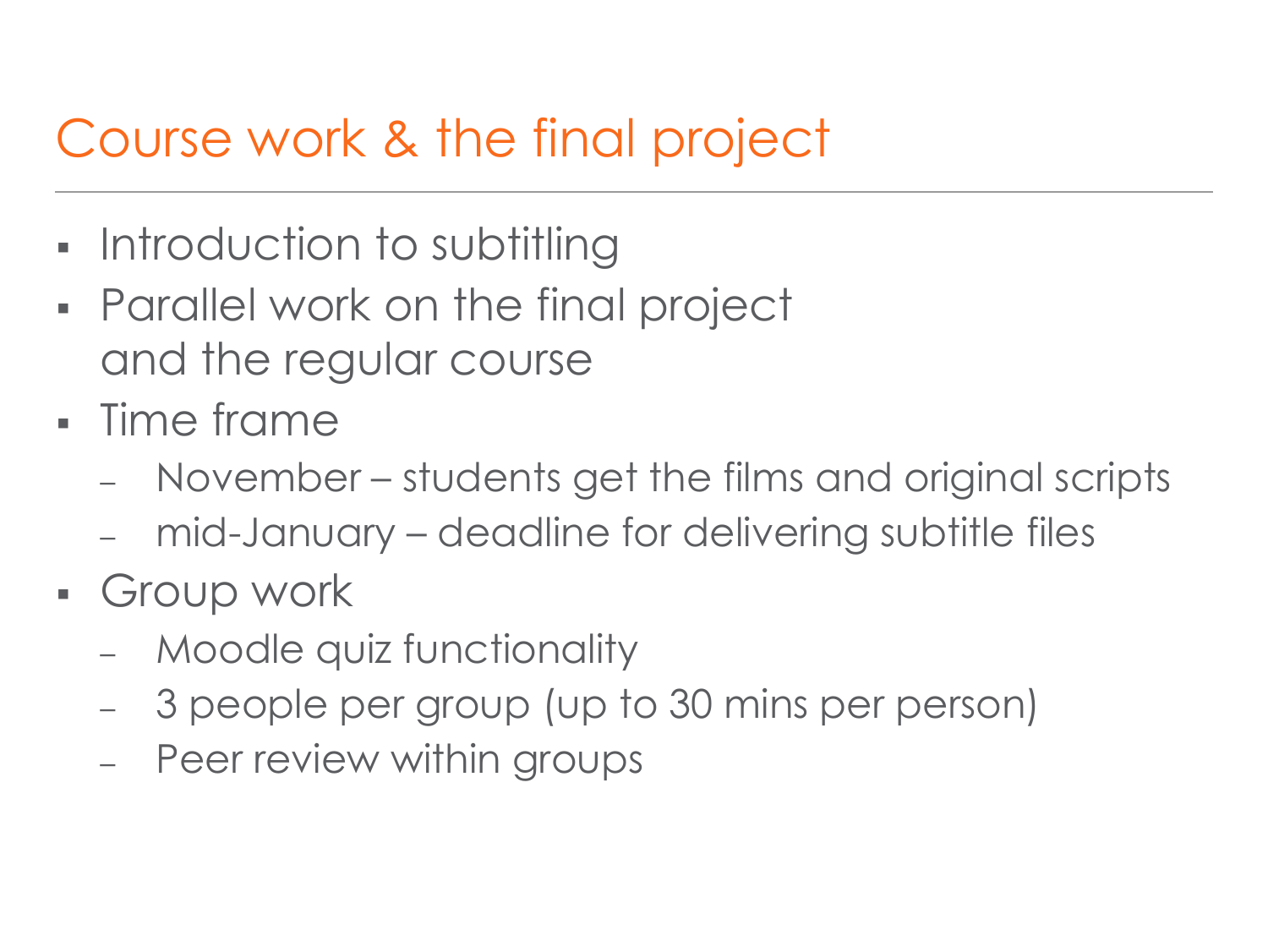#### **Subtitling course syllabus Project-based syllabus**

- 1. Introduction to subtitling
- 2. Spotting Method 1
- 3. Spotting and shot changes
- 4. Spotting Method 2
- 5. Subtitling forms of address
- 6. Working with a template
- 7. Subtitling cultural references
- 8. Subtitling strong language
- 9. Subtitling with non-professional software
- 10. Subtitling for children
- 11. Subtitling for the deaf and hard of hearing (intralingual)
- 12. Subtitling for the deaf and hard of hearing (interlingual)
- 13. Subtitling into English
- 14. **Final test**
- 15. Results & discussion
- 1. Introduction to subtitling
- 2. Spotting Method 1
- 3. Spotting and shot changes
- 4. Spotting Method 2
- 5. Subtitling forms of address
- 6. Working with a template
- 7. Subtitling cultural references
- 8. Subtitling strong language
- 9. Subtitling into English
- 10. **Final assignments – discussion**
- 11.Subtitling with non-professional software
- 12. **Final assignments – discussion**
- 13. Subtitling for the deaf and hard of hearing (intralingual)

#### **Deadline for final assignments**

- 14. Subtitling for the deaf and hard of hearing (interlingual)
- 15. Results & discussion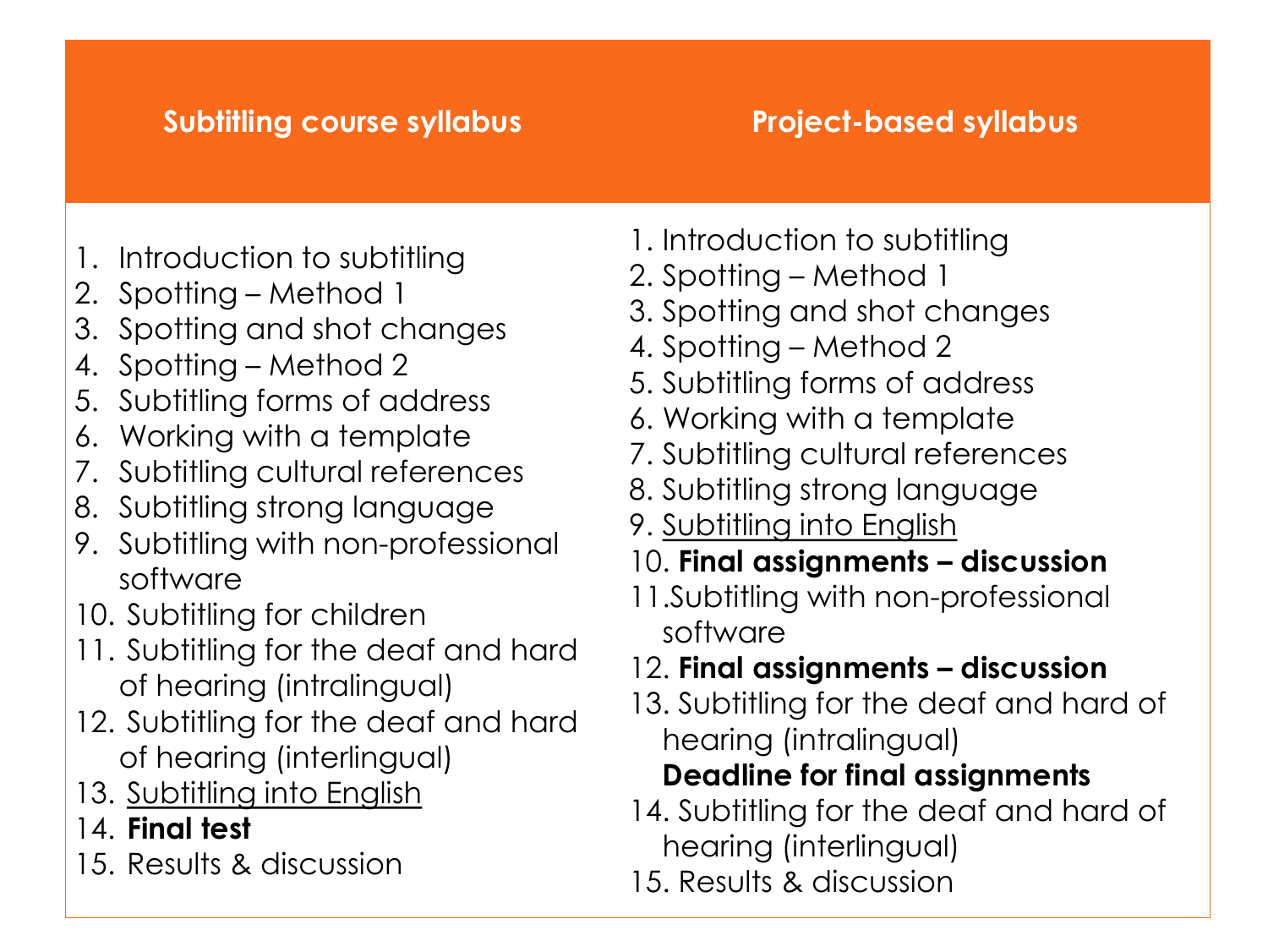#### In-class work on the project (failure?)

- Some students did not manage to watch their films before coming to class
- Some students did not start translating, so they couldn't talk about difficulties
- Moodle discussion forum not used at all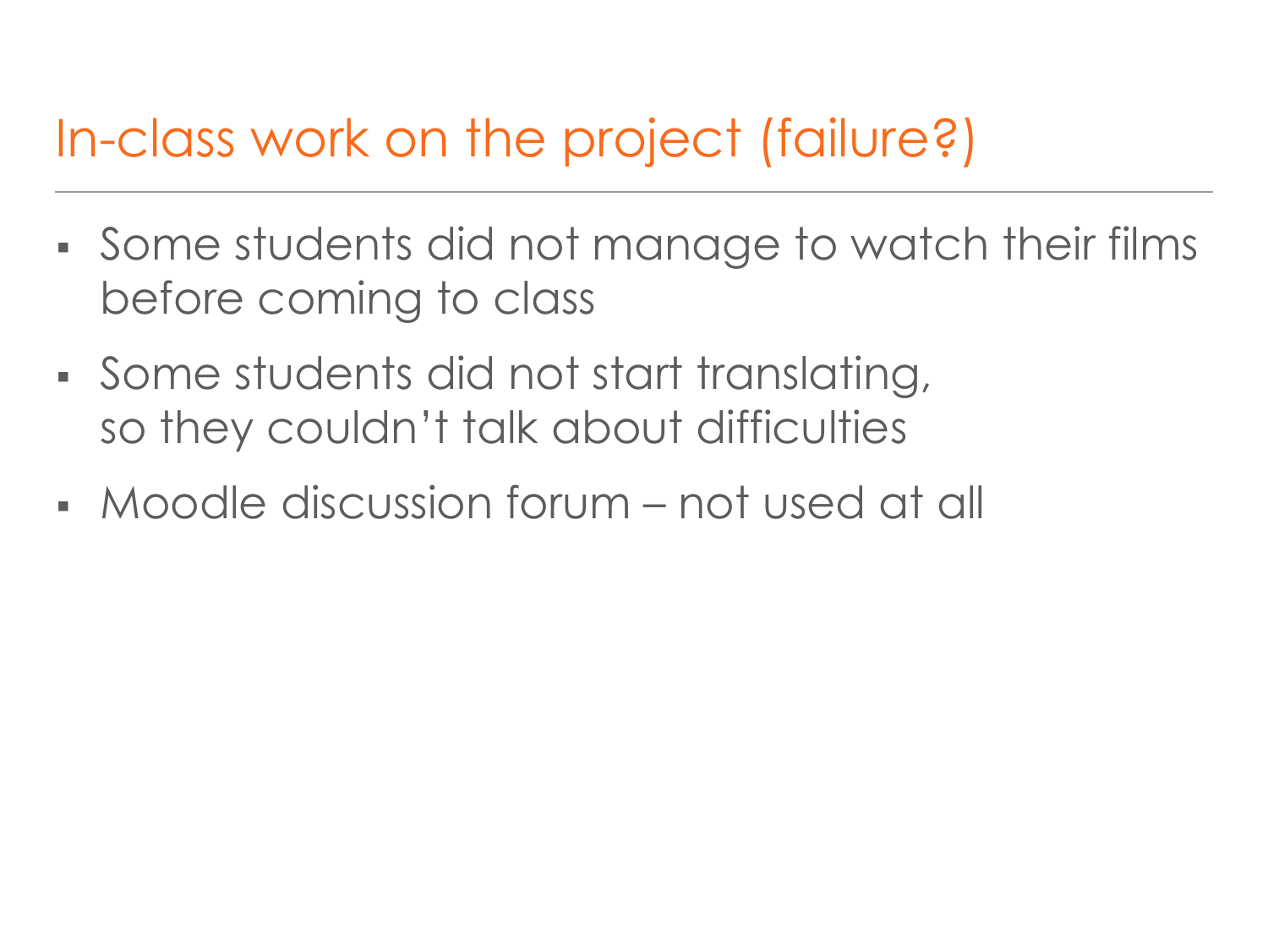#### Division of work within each group of 3 students (done by students themselves)

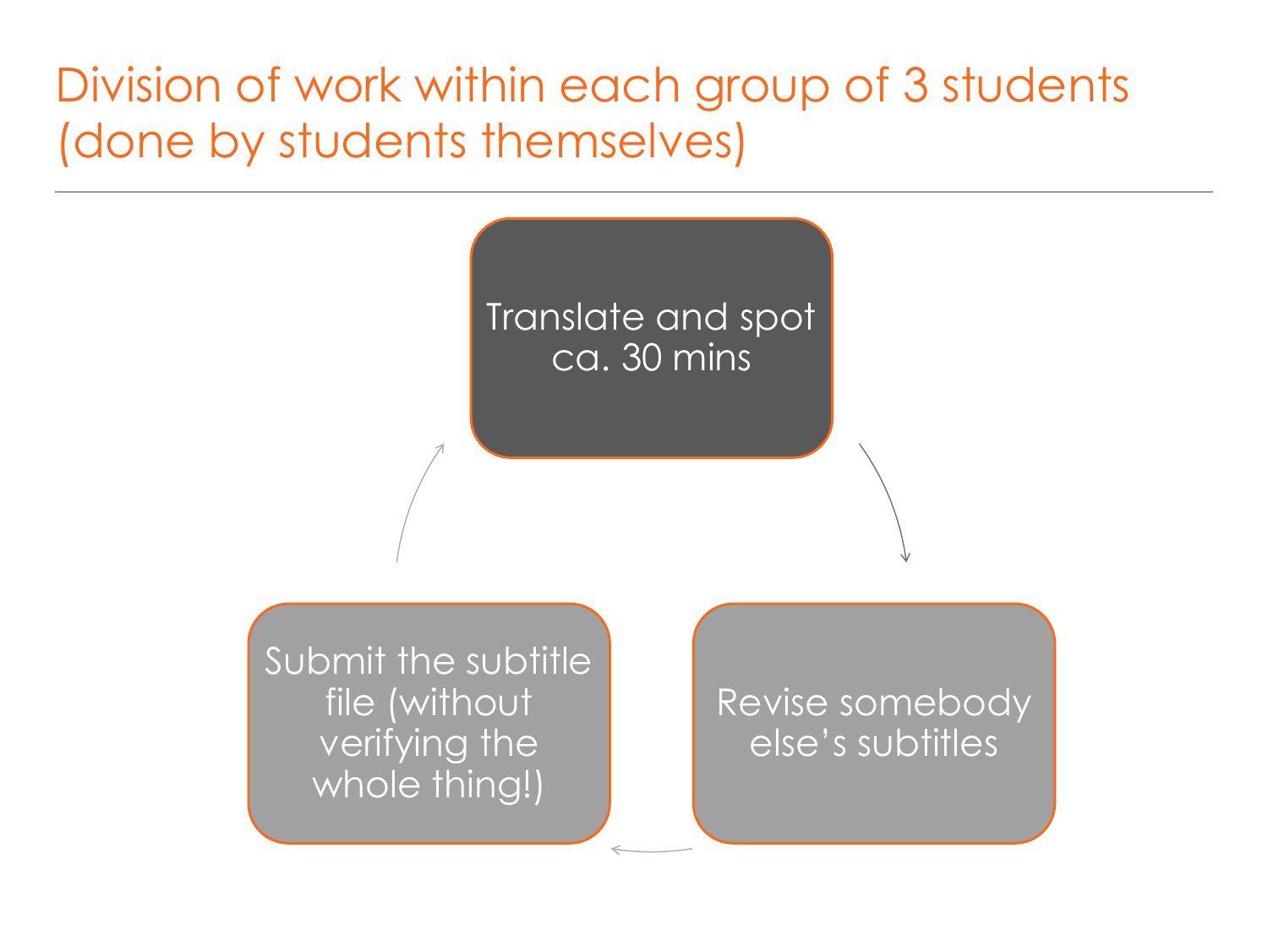#### Deadline – and then what?

- Subtitle files marked by the tutor
	- Less than 2 weeks for 7 films
	- Revise the files for them or just indicate problems?
	- Comments inserted with requests for revision
- Deadline for grading at the university subtitle files not ready to be sent to the National Film Archive
- Students volunteered to revise the files after the course ended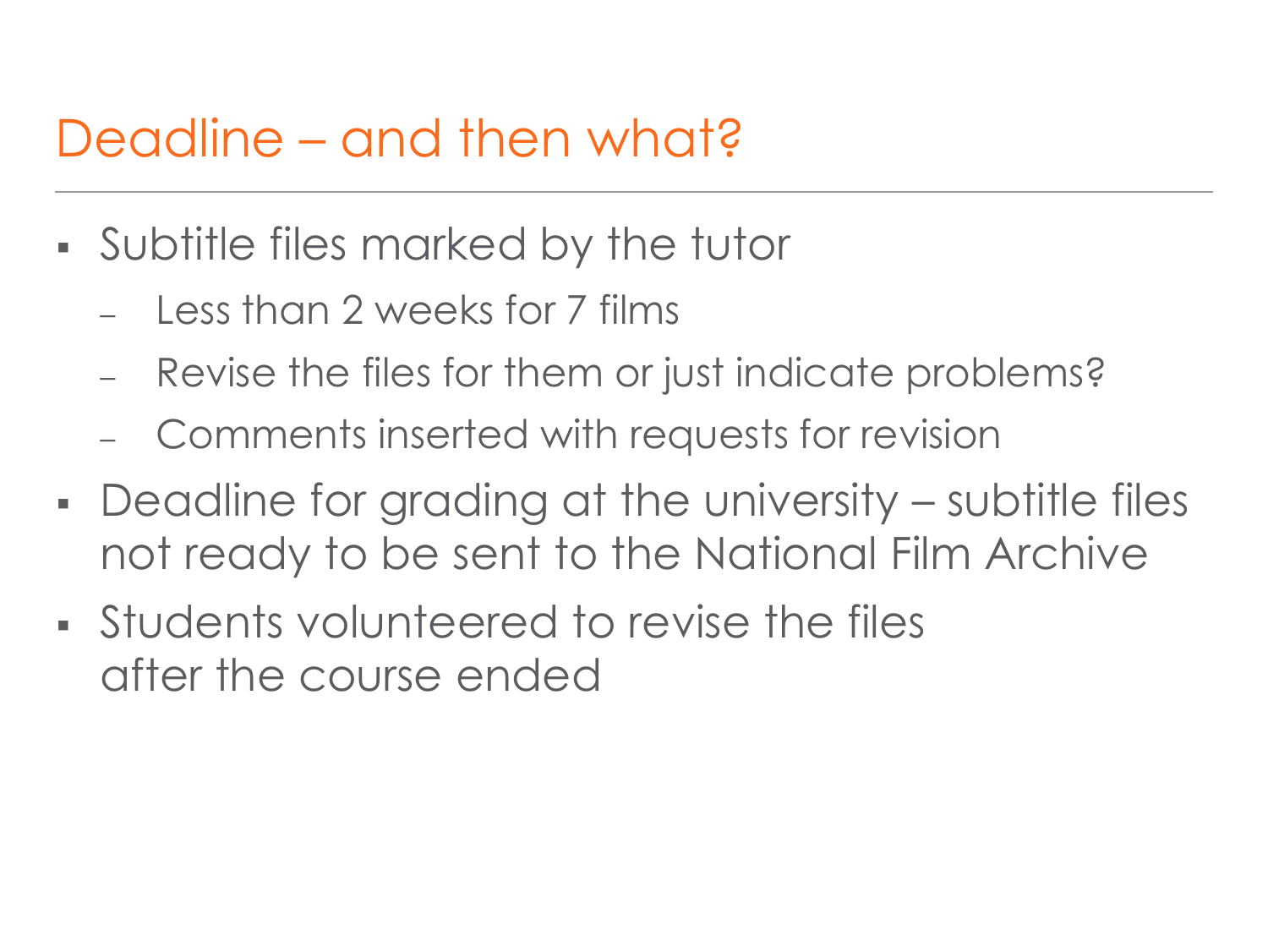#### Student feedback on final assignment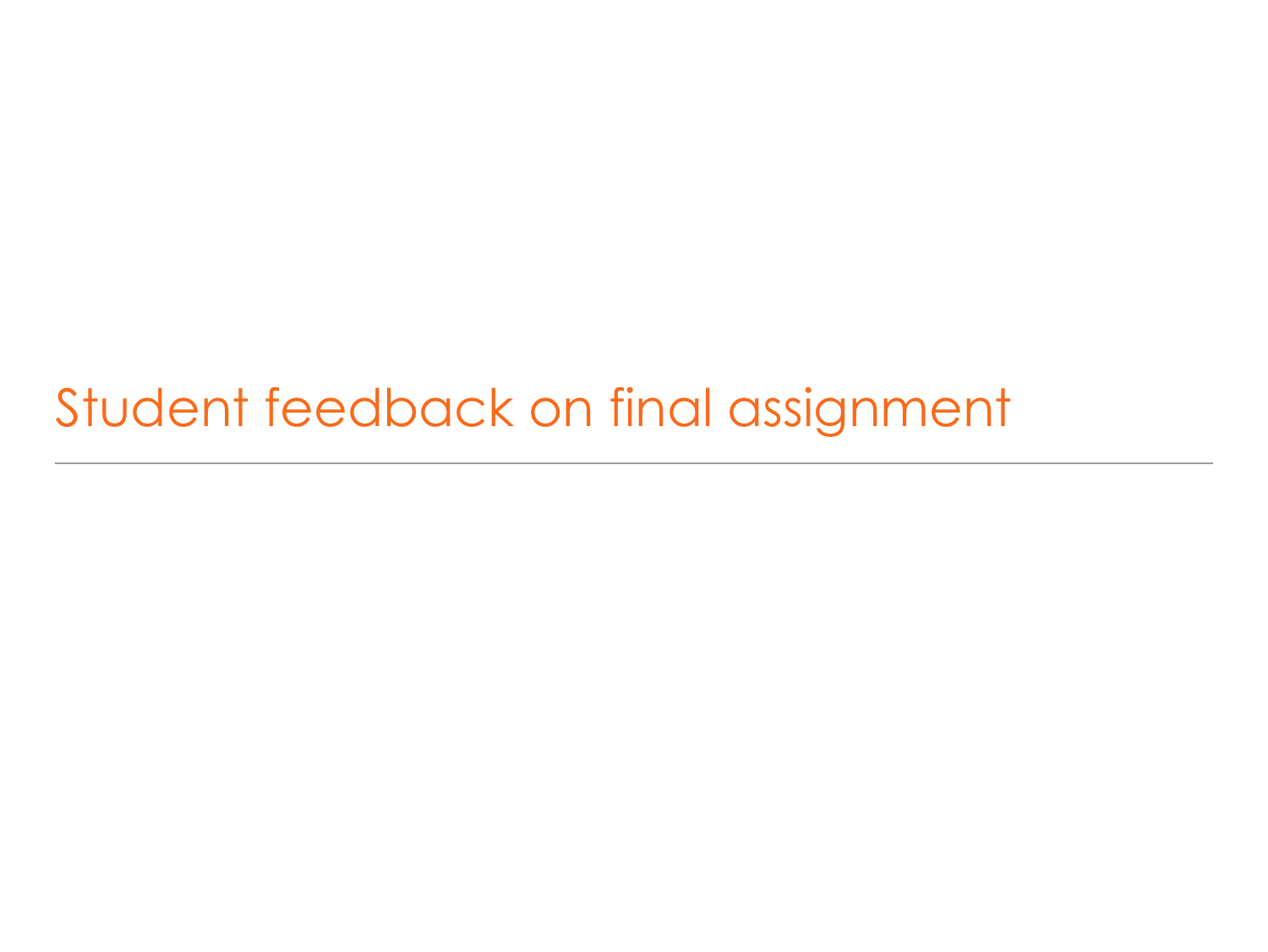### Real-life task

- *Very, very good idea. Especially the fact that we knew that our translations will be used later.*
- *In my opinion it was quite difficult and demanding, yet I like the idea of creating something that has real use and will be helpful to someone.*
- *I liked it, it was challenging. I'm glad I could take part in a larger project, out of university and to gain experience in real subtitling. I really appreciate that you planned the final assignment in such an interesting way, though of course it required a lot of work.*
- *loved the final assignment!*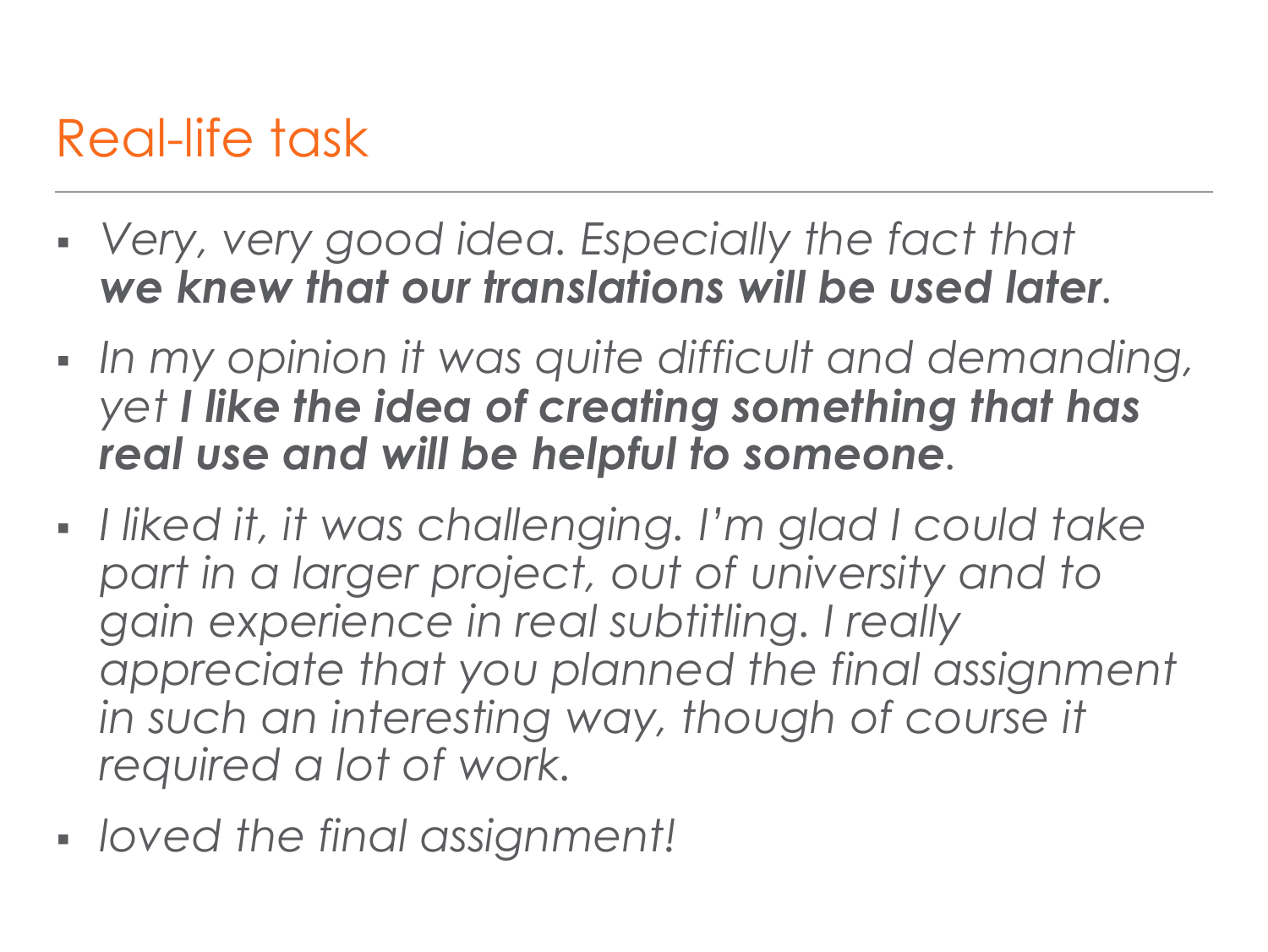#### Translation problems

- *It was very interesting, yet very demanding, but I found translating the songs quite amusing.*
- *It was difficult, as the people were using outdated words and collocations that are not meaningful anymore.*
- *Dated forms of address*
- Technical issues related to film quality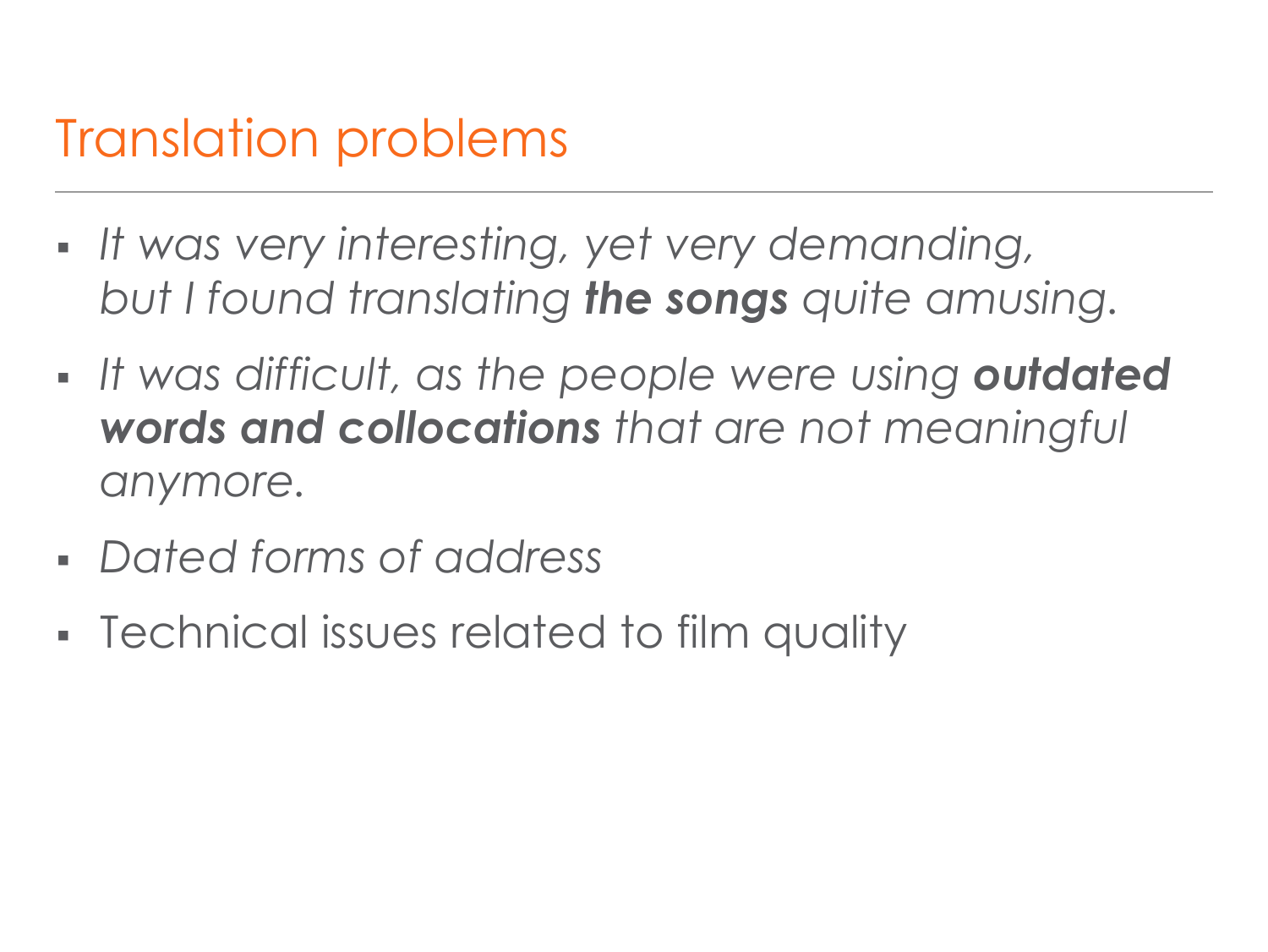#### Time

- *It was a very very time-consuming, yet very interesting challenge :)*
- *Pretty hard and very time-consuming.*
- *It was great fun, but at the same time very difficult. It took me ages to translate my part. It was very demanding, but all in all, I enjoyed it.*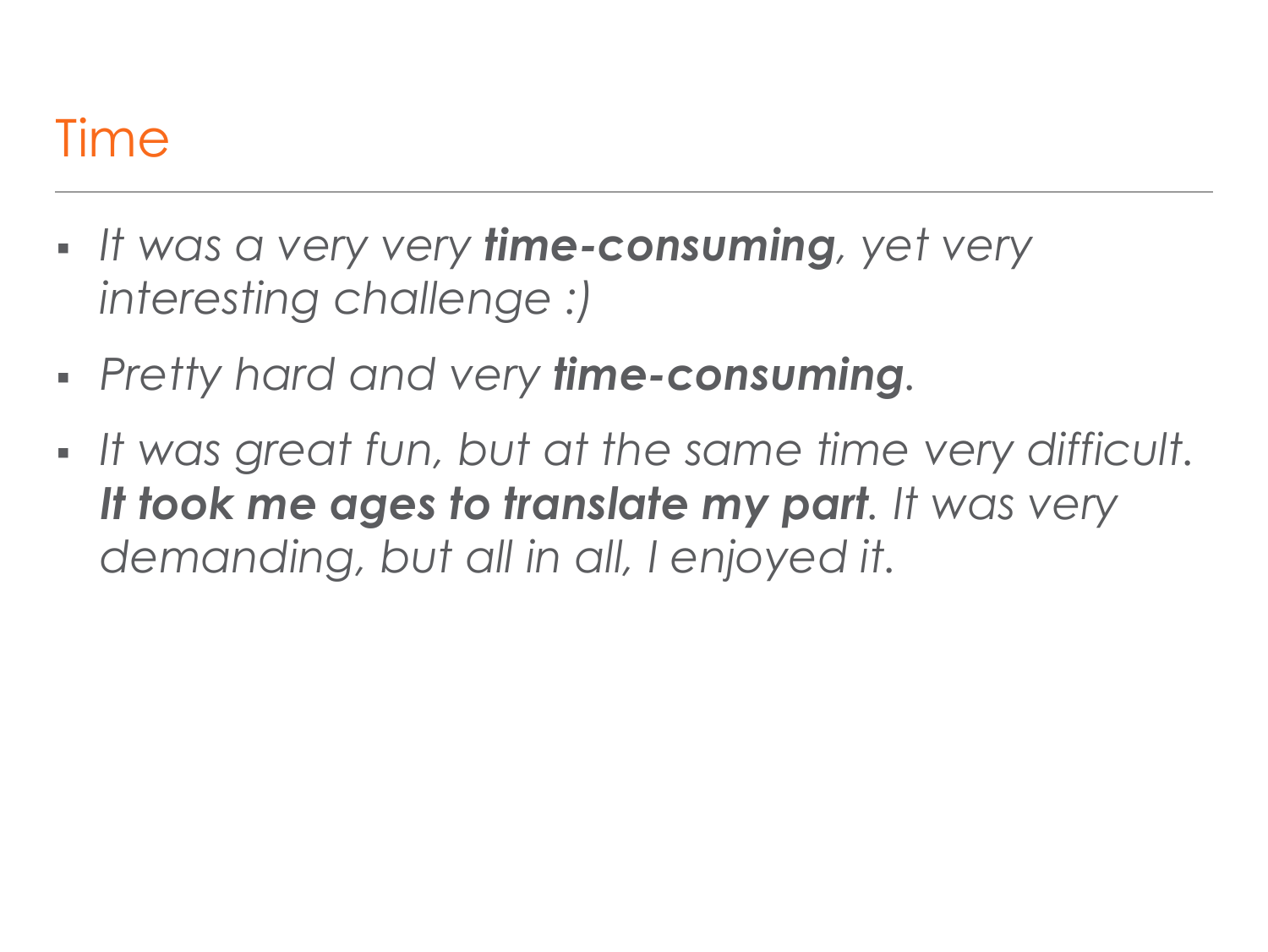#### Work management

- *It was difficult to work on the assignment when ILS was closed for Christmas, so we didn't manage to plan the work optimally.*
- *Also, coordination for such a large project necessitates the people to be able to truly rely on one another.*
- *It was a very interesting experience. But I think we didn't have enough time to complete it. You had to hunt to be able to find a computer in the lab to be able to do this.*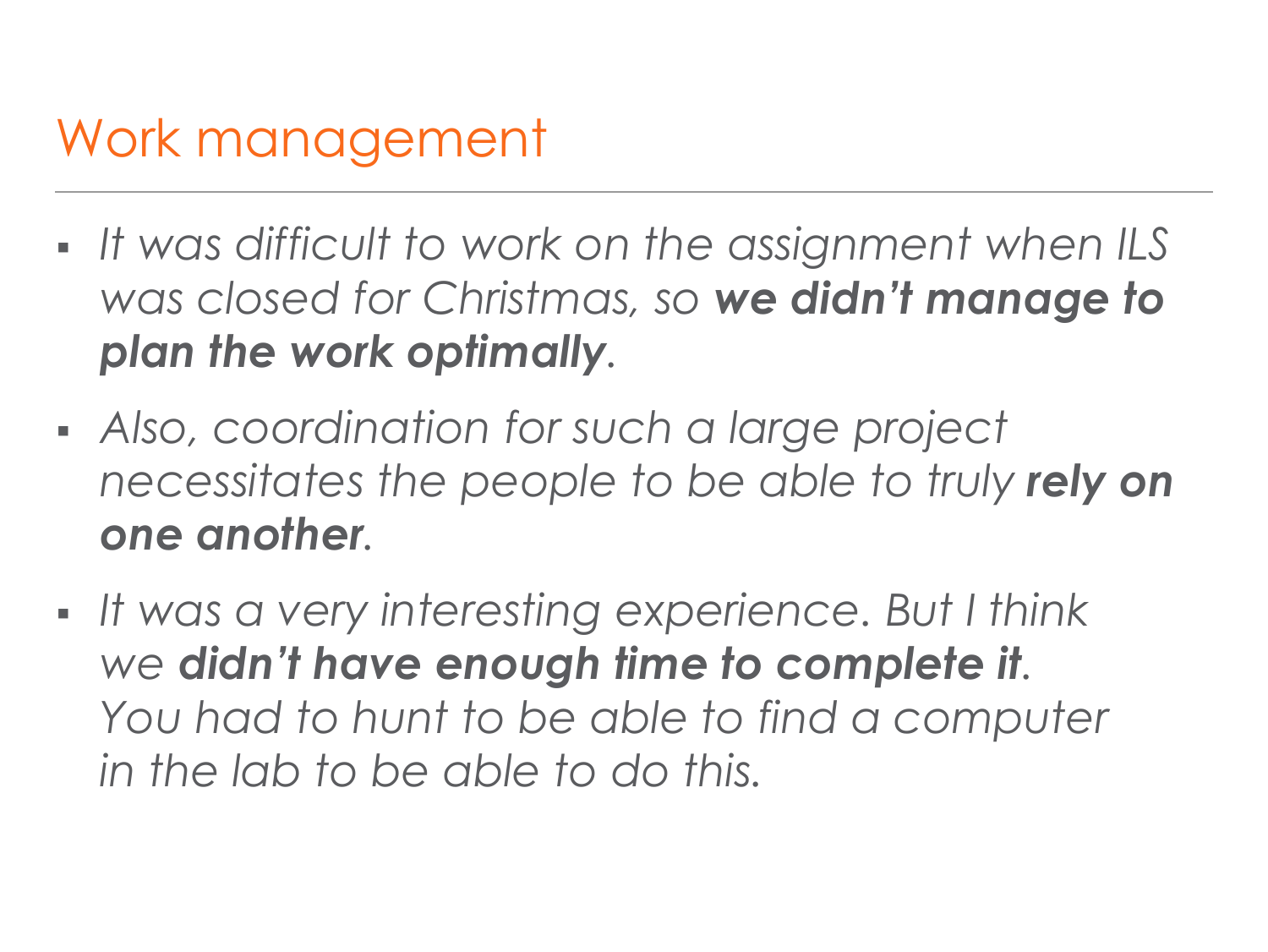#### Technical issues

- *Translating it was a very satisfying job, but at the same time really tiresome. I couldn't stay at ILS after the classes, so I had to prepare it at home on a demo version of EZTitles with maximum 25 subs per file.*
- *It was a stressful, but generally great experience. The only thing I didn't like about it was that I had to do it on my demo version of the programme and then merge all files into one using the university computer.*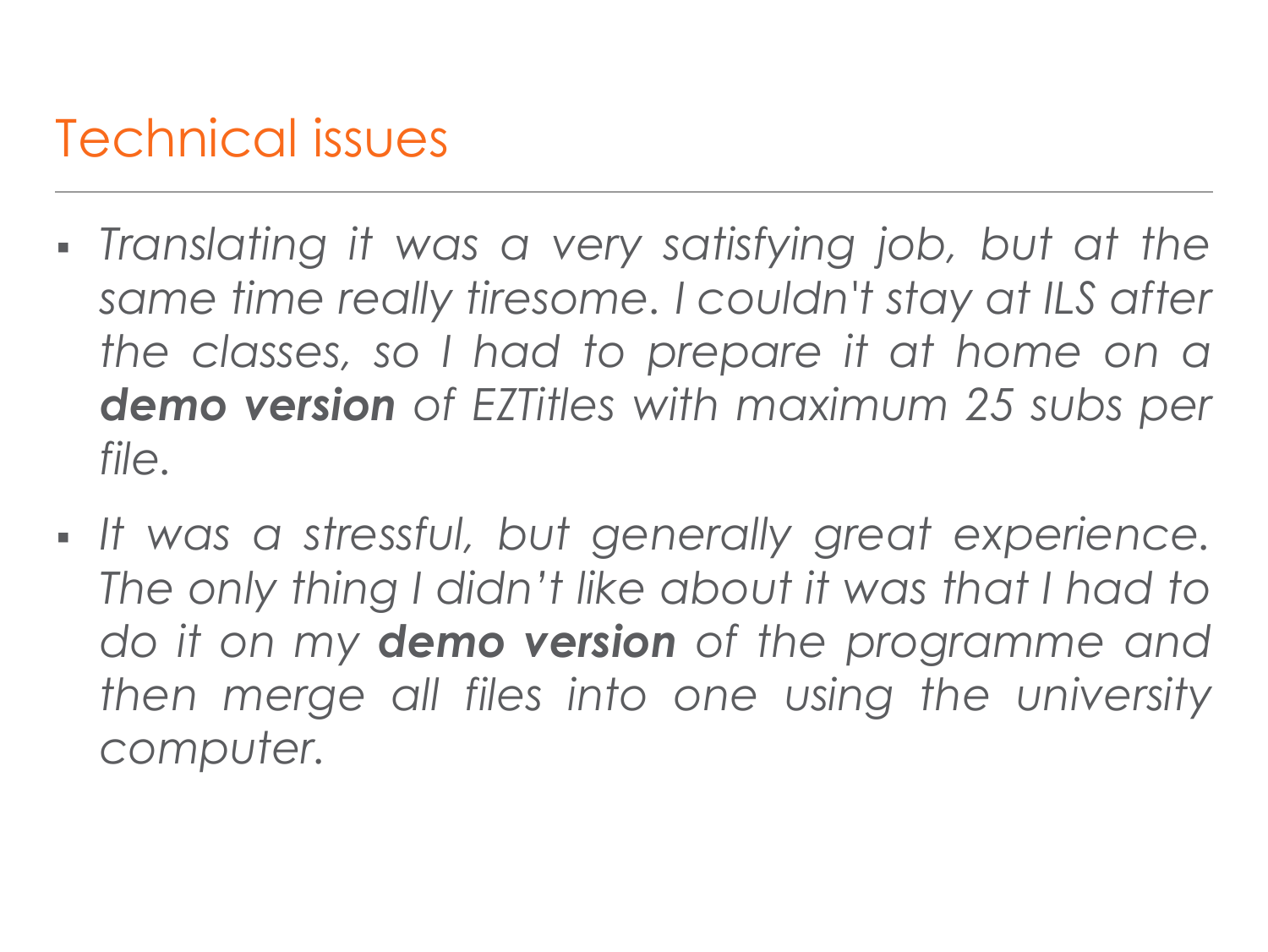#### Group work

 *The minus of the assignment was the necessity to work in a group* 



- *and taking responsibility for other people's work, which was quite problematic.*
- *It taught me more than all the home assignments combined. It was hard and really time-consuming but, at the same time, interesting and satisfying. However, I really don't like working in groups because there's not always a chance to choose someone you trust to work with and ILS forces students to work in groups constantly.*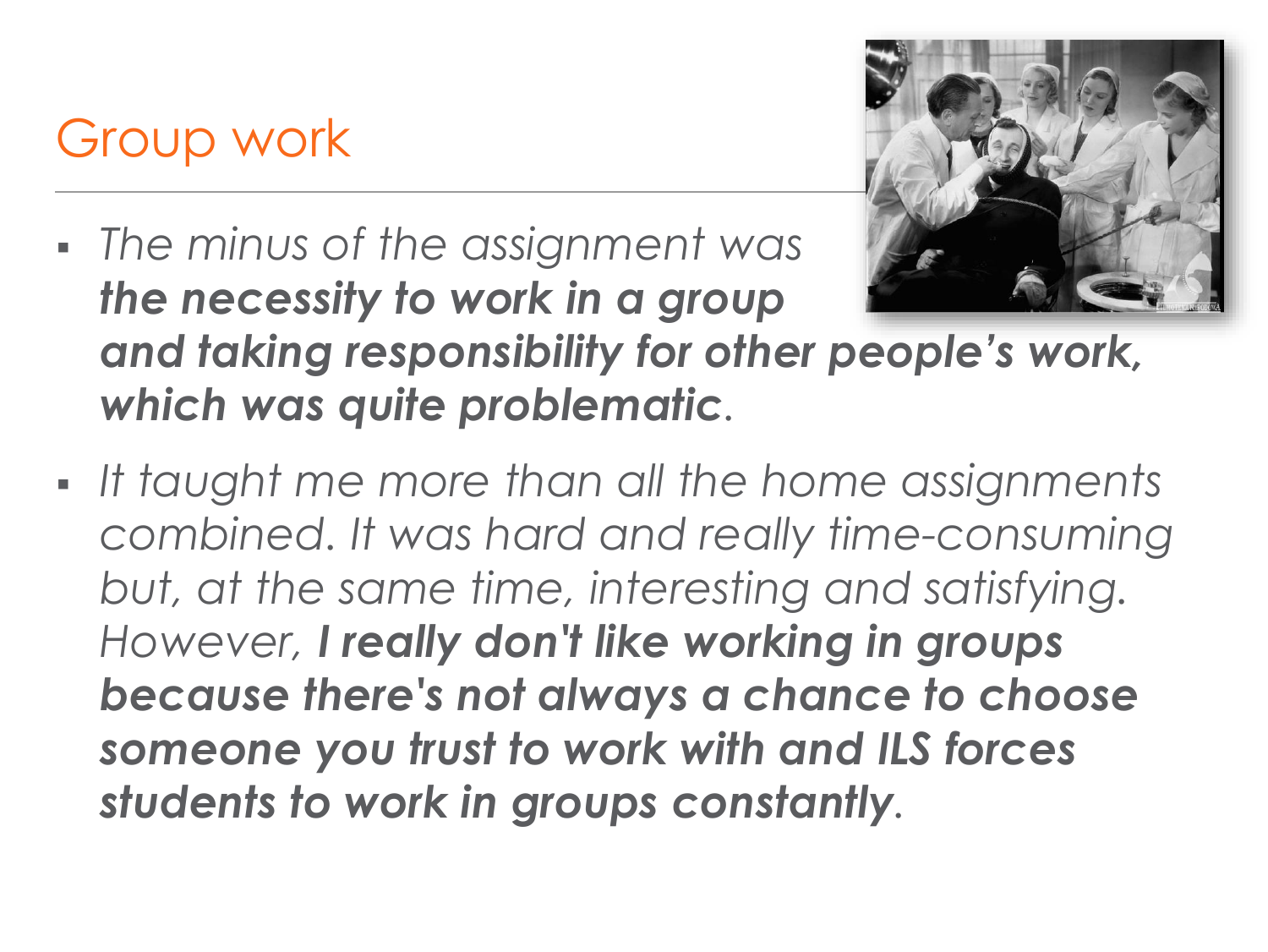### Other issues

- *Ok, though doing stuff useful for someone for free feels stupid*
- *It was a great idea. But I wish the final project was a part of the classes. I mean that it would be helpful if you, lecturer, was present while our facing problems when subtitling.*
- *Really time-consuming and quite stressful at times (when programme does not work or some unexpected things occur.) At the end it was rewarding to see the effects, but I would suggest that people should do shorter translations as final assignment (up to 10-15min.)*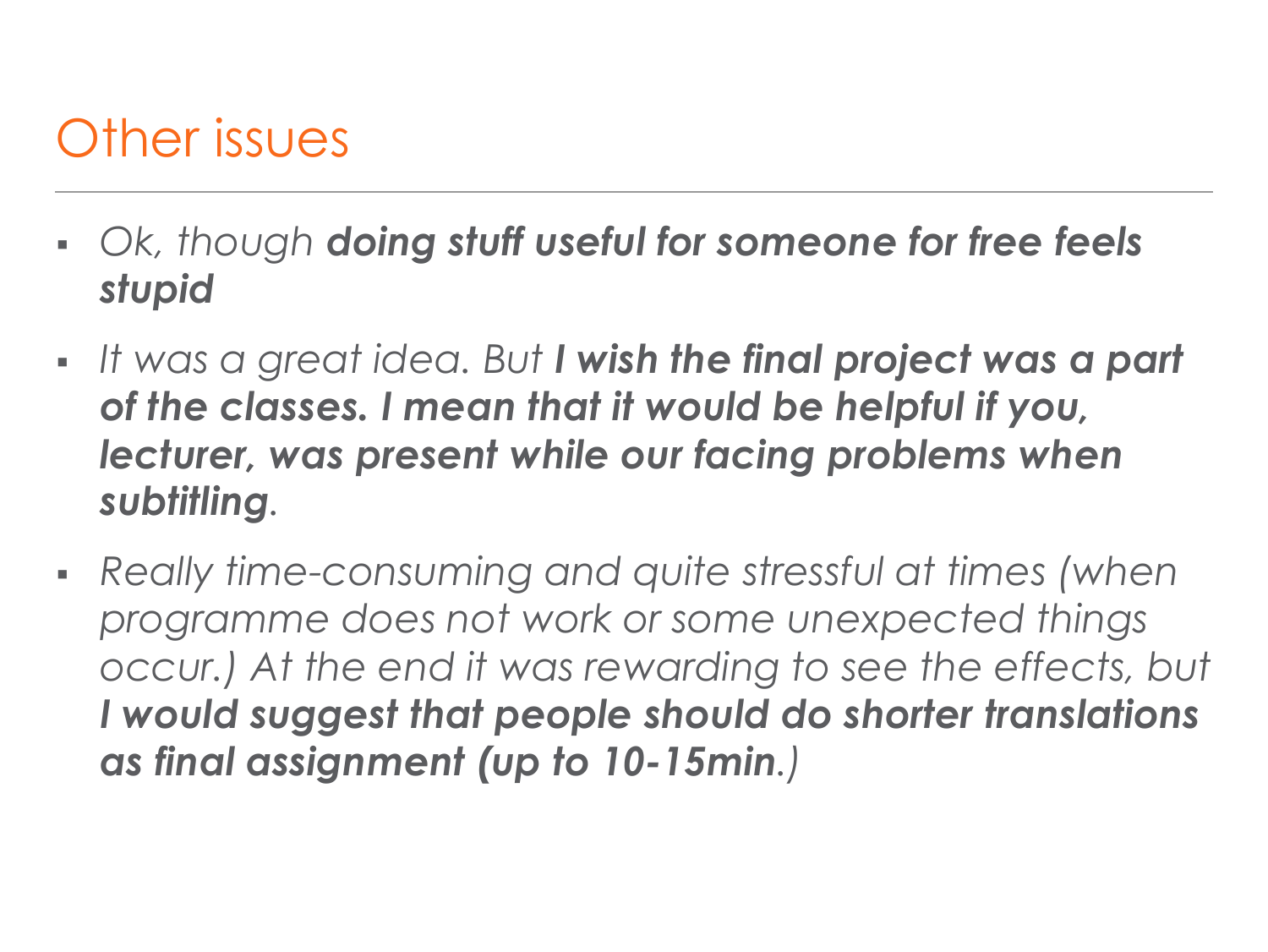#### Problems from the tutor's perspective

- **How much of the work should be done in class** and how much as individual/group work?
- Spending the whole course/semester doing one project – limiting
- Unrepresentative of the market situation
- 'The market requires that the final product be of impeccable quality' (Kiraly 2005: 1109) – what if it isn't?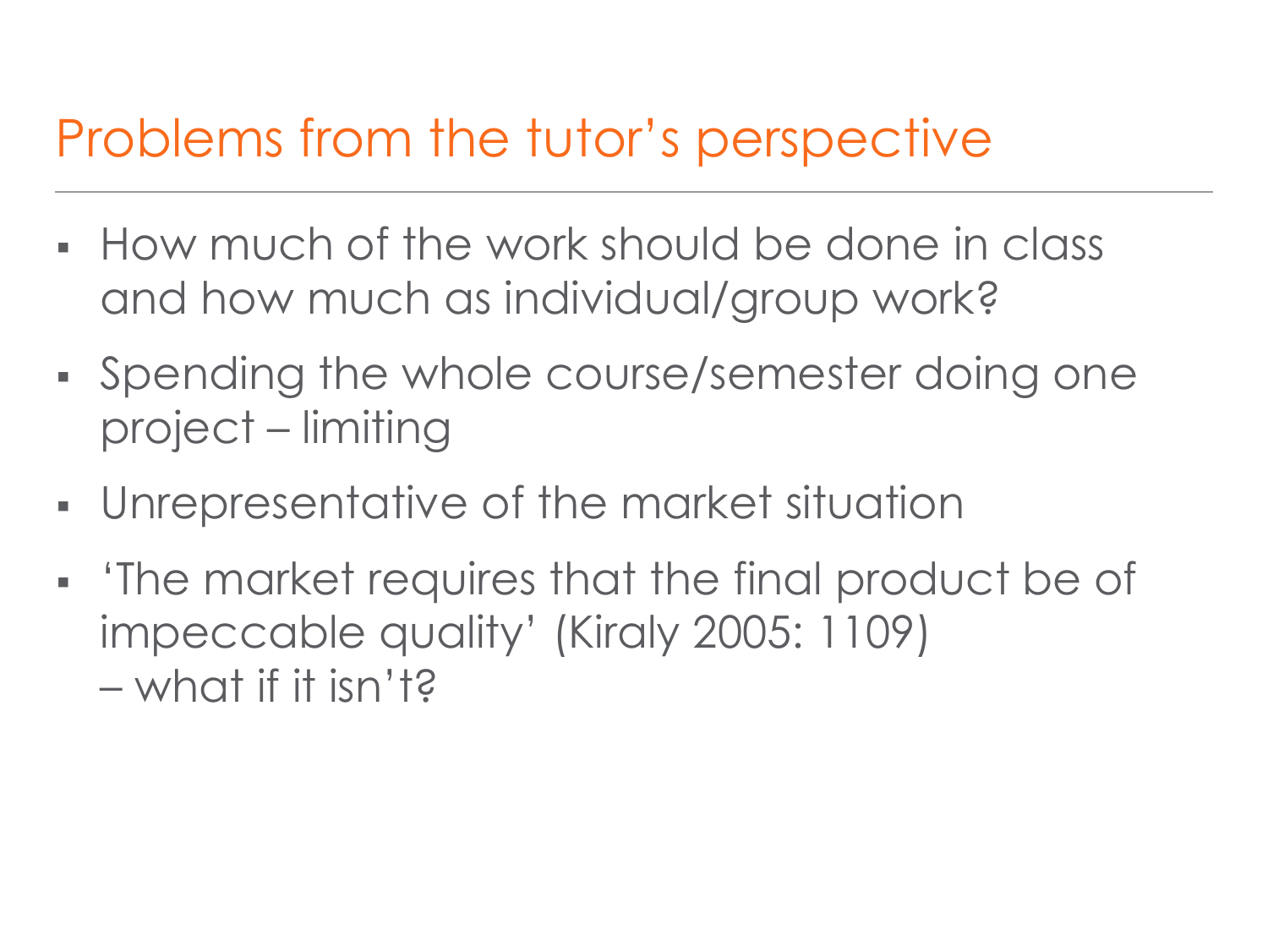### Conclusions

- 'The ways of accomplishing these goals vary greatly from group to group, from project to project and from student to student' (Kiraly 2005: 1109)
- Students are used to trainer-centred didactic environment and transmissionist approach
- **How to train transferrable skills?** 
	- Group work
	- **Spotting**
	- Research
- Payment for work?
- Time-consuming for the tutor